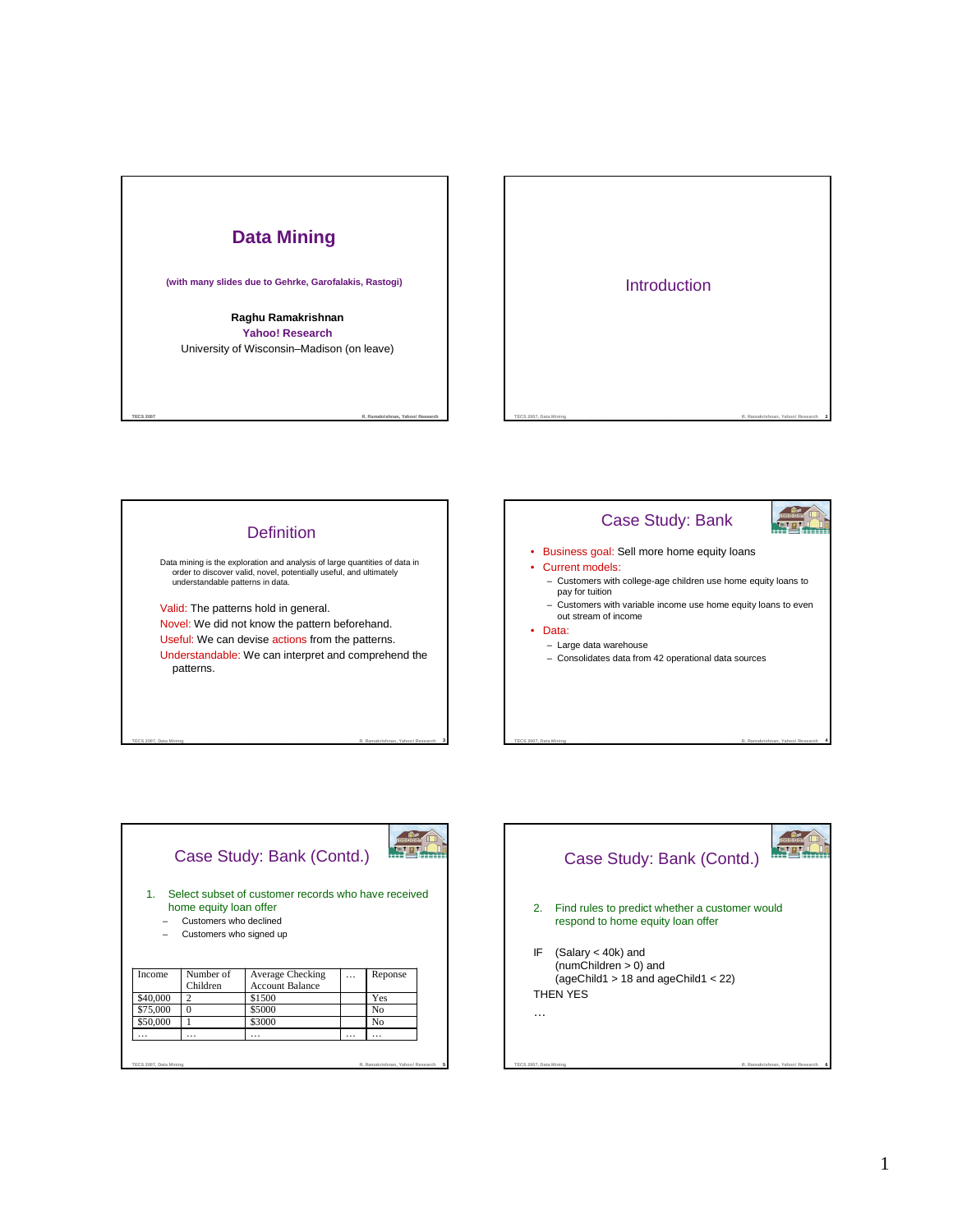







# Fraud Detection (Contd.)

TECS 2007, Data Mining **Characterist Characterist Company Control** Resolution and Shaville Process Tom **R. Ramakrishnan, Yahoo! Research** 

#### • Examples:

- Auto insurance: Detect groups of people who stage accidents to collect insurance
- Medical insurance: Fraudulent claims
- Money laundering: Detect suspicious money transactions (US Treasury's Financial Crimes Enforcement Network)
- Telecom industry: Find calling patterns that deviate from a norm (origin and destination of the call, duration, time of day, day of week).

TECS 2007, Data Mining **Contract Company Company Company Company Company Company Company Company Company Company Company Company Company Company Company Company Company Company Company Company Company Company Company Compa** 

# Other Example Applications

TECS 2007, Data Mining **Contract Character Contract Contract Contract Contract Contract Contract Contract Contract Contract Contract Contract Contract Contract Contract Contract Contract Contract Contract Contract Contract** 

- CPG: Promotion analysis
- Retail: Category management
- Telecom: Call usage analysis, churn
- Healthcare: Claims analysis, fraud detection
- Transportation/Distribution: Logistics management
- Financial Services: Credit analysis, fraud detection
- Data service providers: Value-added data analysis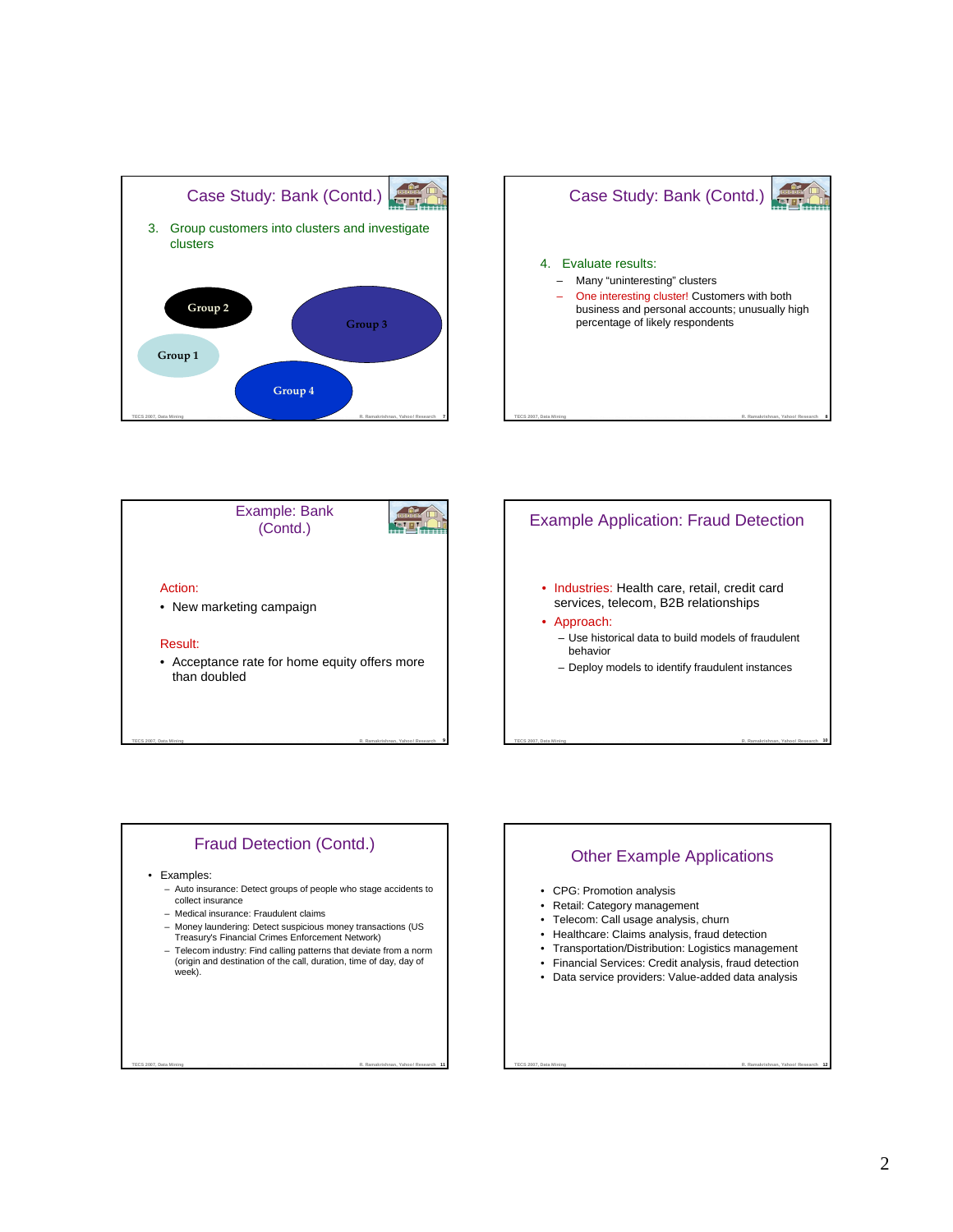

# Data Mining Methods

TECS 2007, Data Mining **Manual Company Character Resolution Constitution** and Sharelly Production Tommer R. Ramakrishnan, Yahoo! Research 14

### **Overview**

- Several well-studied tasks
	- Classification
	- Clustering
	- Frequent Patterns
- Many methods proposed for each
- Focus in database and data mining community:

TECS 2007, Data Mining **Manual Property Character Resolution Property Forms and Shaville Process Tom R. Ramakrishnan, Yahoo! Research 15** 

– Scalability

- Managing the process
- Exploratory analysis







**TECS 2007, Data Mining Bee-Chung Chen, Raghu Ramakrishnan, Jude Shavlik, Pradeep TammaR. Ramakrishnan, Yahoo! Research**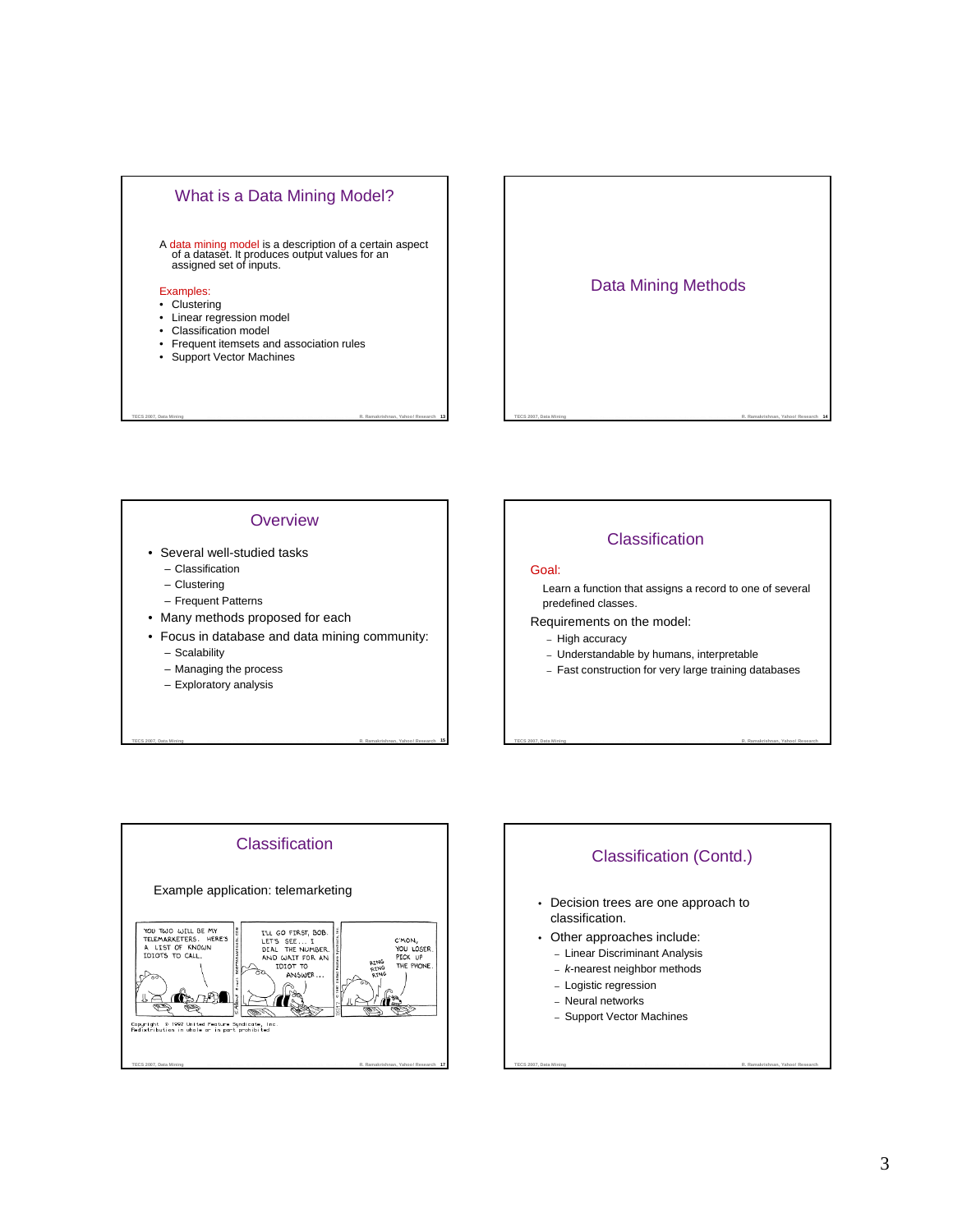

# TECS 2007, Data Mining **Manual Company Character Resolution Constitution** and Shariffe Development Theory Theory **R. Ramakrishnan, Yahoo! Research 20** Types of Variables • Numerical: Domain is ordered and can be represented on the real line (e.g., age, income) • Nominal or categorical: Domain is a finite set without any natural ordering (e.g., occupation, marital status, race) • Ordinal: Domain is ordered, but absolute differences between values is unknown (e.g., preference scale, severity of an injury)

# **Definitions**

- Random variables  $X_1, ..., X_k$  (predictor variables) and Y (dependent variable)
- $X_i$  has domain dom $(X_i)$ , Y has domain dom $(Y)$
- P is a probability distribution on dom $(X_1)$  x  $\ldots$  x dom $(X_k)$  x dom $(Y)$ Training database D is a random sample from P
- A *predictor* d is a function d: dom( $X_1$ ) ... dom( $X_k$ )  $\rightarrow$  dom(Y)

# Classification Problem

- If Y is categorical, the problem is a classification problem, and we use C instead of Y.  $|dom(C)| = J$ , the number of classes.
- C is the class label, d is called a classifier.
- Let r be a record randomly drawn from P. Define the misclassification rate of d:  $RT(d, P) = P(d(r.X_1, ..., r.X_k) != r.C)$
- Problem definition: Given dataset D that is a random sample from probability distribution P, find classifier d such that RT(d,P) is minimized.

TECS 2007, Data Mining **Contract Character Contract Constitution** Constitution and Constitution Constitution Times R. Ramakrishnan, Yahoo! Research 22

# Regression Problem

TECS 2007, Data Mining **Characterist Characterist Computer Control** Resolution and Shaville Production Times **R. Ramakrishnan, Yahoo! Research** 21

- If Y is numerical, the problem is a regression problem.
- Y is called the dependent variable, d is called a
- regression function. • Let r be a record randomly drawn from P. Define mean squared error rate of d:  $RT(d, P) = E(r.Y - d(r.X_1, ..., r.X_k))^2$
- Problem definition: Given dataset D that is a random sample from probability distribution P, find regression function d such that RT(d,P) is minimized.

TECS 2007, Data Mining **23 Company Chapter Company Company Company Company Company Company Company Company Company Company Company Company Company Company Company Company Company Company Company Company Company Company Com** 

# Regression Example

# • Example training database

- Two predictor attributes: Age and Car-type (**S**port, **M**inivan and **T**ruck)
- Spent indicates how much person spent during a recent visit to the web site
- Dependent attribute is numerical

| • Example training database                                                                                                                                                                              | Age | Car | Spent                            |
|----------------------------------------------------------------------------------------------------------------------------------------------------------------------------------------------------------|-----|-----|----------------------------------|
| - Two predictor attributes:<br>Age and Car-type (Sport, Minivan<br>and Truck)<br>- Spent indicates how much<br>person spent during a recent visit<br>to the web site<br>Dependent attribute is numerical | 20  | М   | \$200                            |
|                                                                                                                                                                                                          | 30  | М   | \$150                            |
|                                                                                                                                                                                                          | 25  | т   | \$300                            |
|                                                                                                                                                                                                          | 30  | S   | \$220                            |
|                                                                                                                                                                                                          | 40  | S   | \$400                            |
|                                                                                                                                                                                                          | 20  | т   | \$80                             |
|                                                                                                                                                                                                          | 30  | M   | \$100                            |
|                                                                                                                                                                                                          | 25  | M   | \$125                            |
|                                                                                                                                                                                                          | 40  | М   | \$500                            |
|                                                                                                                                                                                                          | 20  | S   | \$420                            |
| TECS 2007, Data Mining                                                                                                                                                                                   |     |     | R. Ramakrishnan, Yahoo! Research |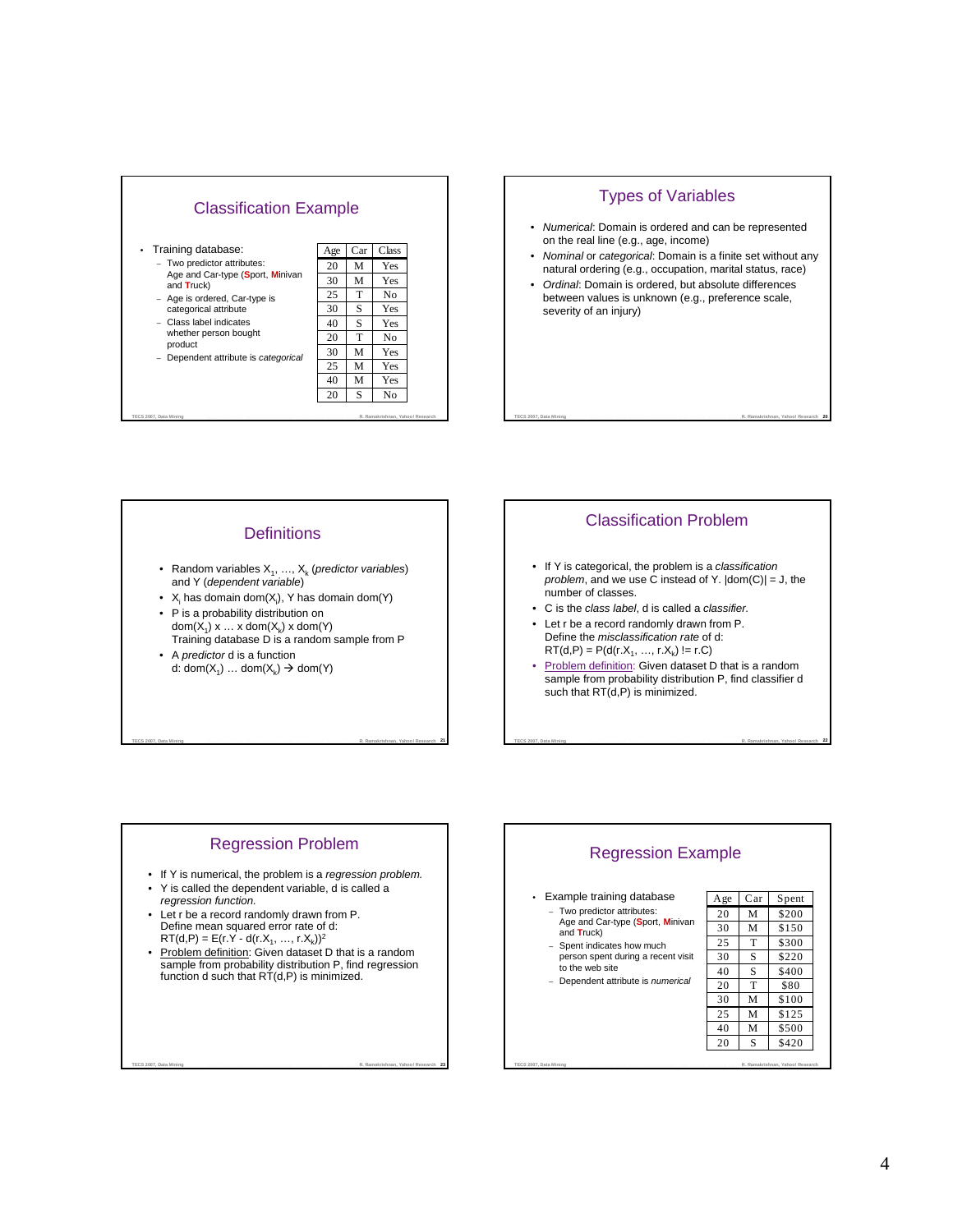



# Decision Trees • A decision tree T encodes d (a classifier or regression function) in form of a tree.

• A node t in T without children is called a leaf node. Otherwise t is called an internal node.

# Internal Nodes

- Each internal node has an associated splitting predicate. Most common are binary predicates. Example predicates:
	- Age <= 20
	- Profession in {student, teacher}
	- 5000\*Age + 3\*Salary 10000 > 0

# Internal Nodes: Splitting Predicates

TECS 2007, Data Mining **Characterist Computer Resolution Computer Constitution** and Shaville Protocomputer P. R. Ramakrishnan, Yahoo! Research 27

- Binary Univariate splits:
	- Numerical or ordered X:  $X \leq c$ , c in dom(X)
	- Categorical X: X in A, A subset dom(X)
- Binary Multivariate splits:
- Linear combination split on numerical variables:  $\Sigma$  a<sub>i</sub>X<sub>i</sub> <= c

TECS 2007, Data Mining **29 Company Chapter Company Company Company Company Company Company Company Company Company Company Company Company Company Company Company Company Company Company Company Company Company Company Com** 

• k-ary (k>2) splits analogous

# Leaf Nodes

TECS 2007, Data Mining **Manual Company Character Resolutions and Starting Profession R. Ramakrishnan, Yahoo! Research 28** 

### Consider leaf node t:

- Classification problem: Node t is labeled with one class label c in dom(C)
- Regression problem: Two choices – Piecewise constant model:
	- t is labeled with a constant y in dom(Y).

- Piecewise linear model:
- t is labeled with a linear model  $Y = y_t + \Sigma a_i X_i$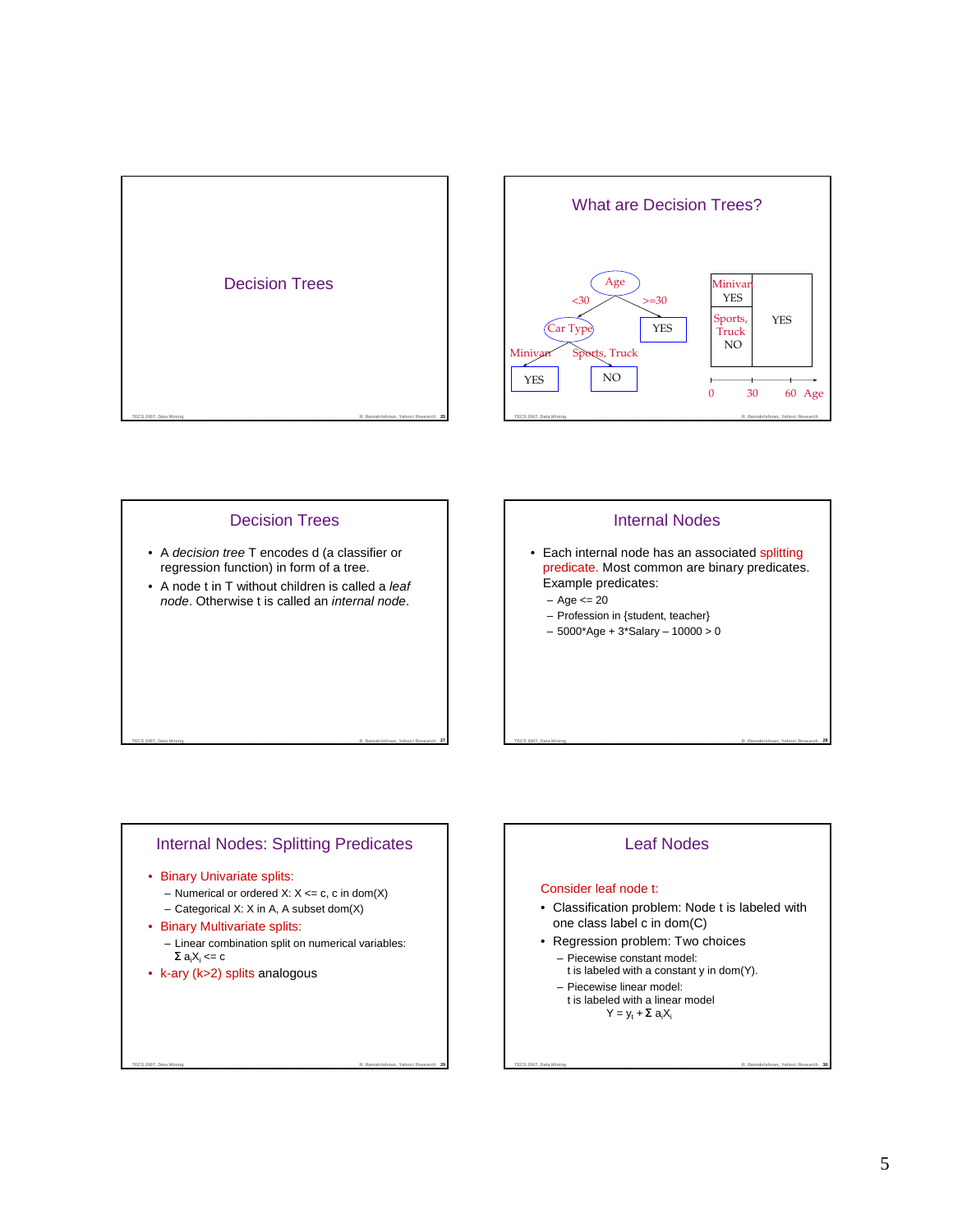









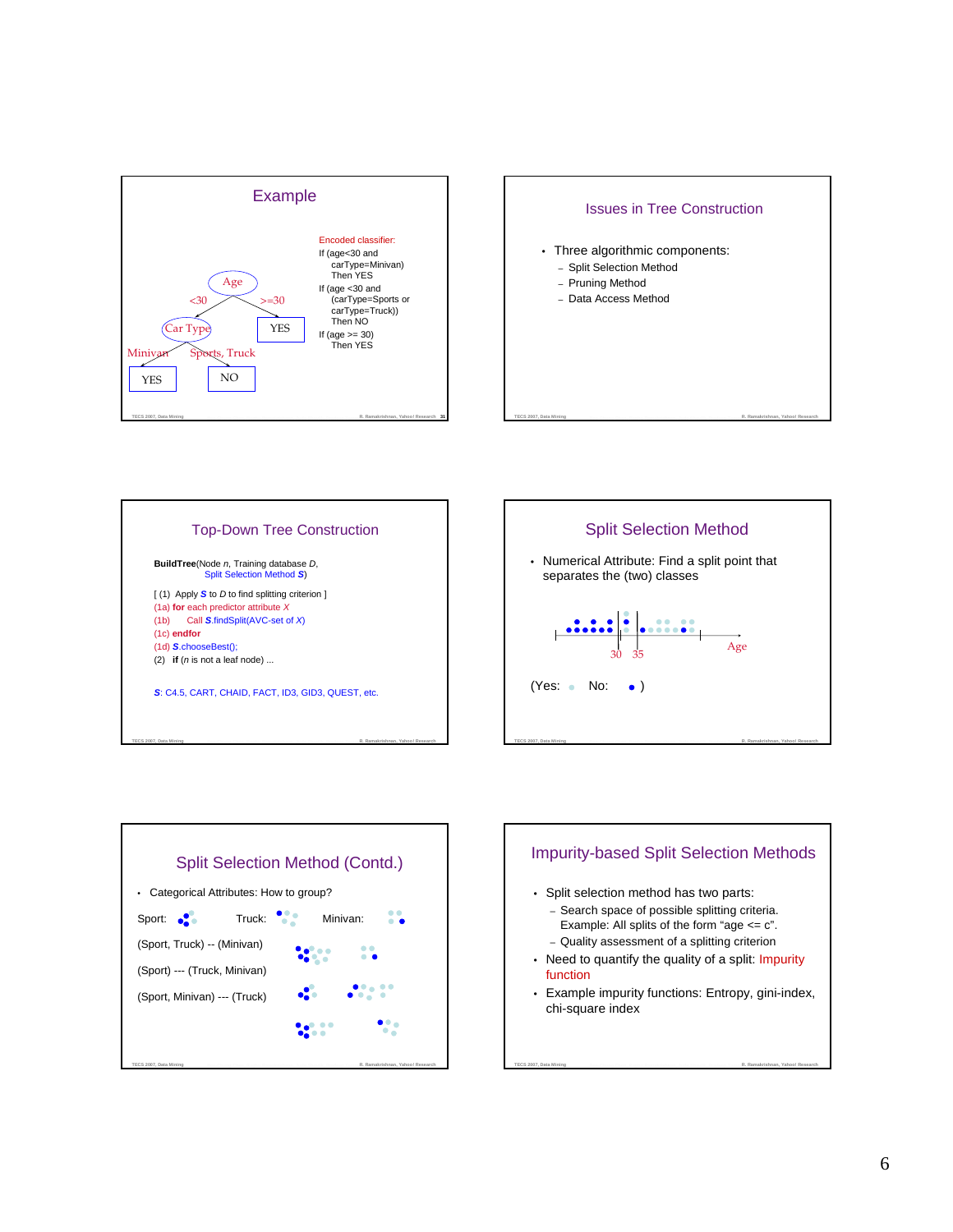









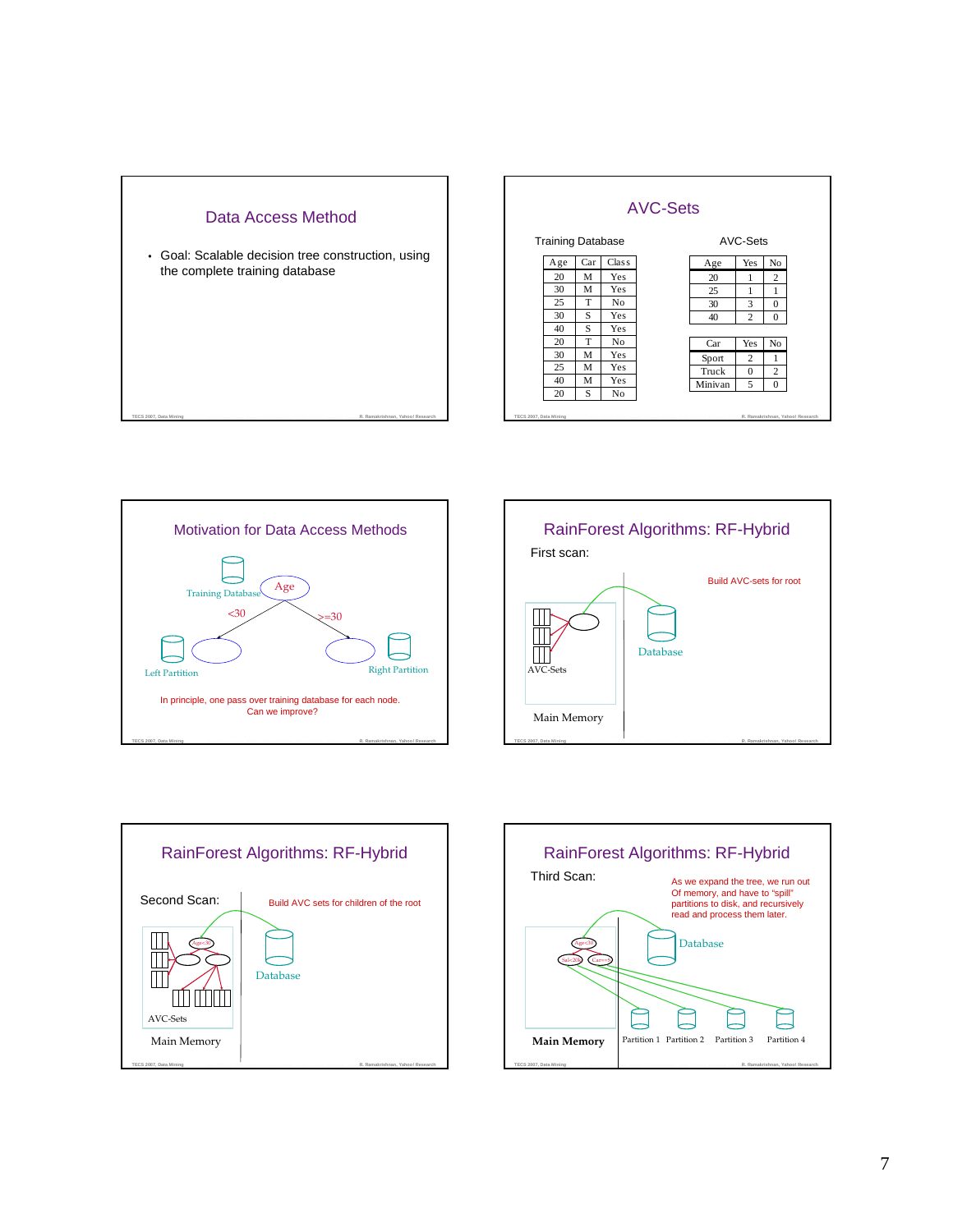









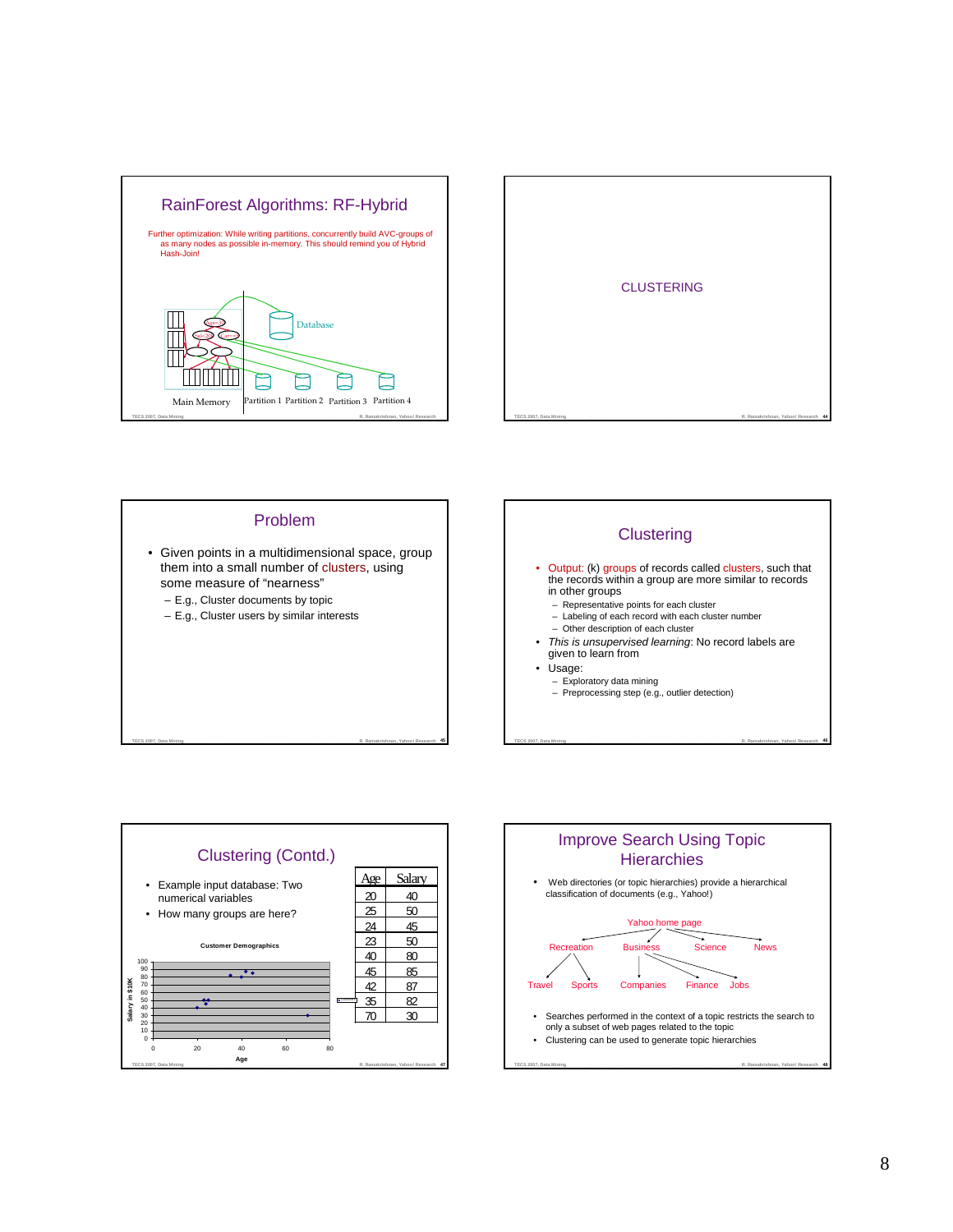# Clustering (Contd.)

- Requirements: Need to define "similarity" between records
- Important: Use the "right" similarity (distance) function
	- Scale or normalize all attributes. Example: seconds, hours, days
	- Assign different weights to reflect importance of the attribute
	- Choose appropriate measure (e.g., L1, L2)

TECS 2007, Data Mining **Manual Property Company Resolutions** and the Share Production Tom R. Ramakrishnan, Yahoo! Research 49

# Distance Measure D • For 2 pts x and y:  $- D(x,x) = 0$  $-D(x,y) = D(y,x)$  $- D(x,y) \le D(x,z) + D(z,y)$ , for all z • Examples, for x,y in k-dim space:  $-$  L1: Sum of  $|x_i-y_i|$  over  $l = 1$  to  $k$ – L2: Root-mean squared distance



# K-means Clustering Algorithm

TECS 2007, Data Mining **Manual Company Character Resolution Constitution** and Shaville Development Theory T. R. Ramakrishnan, Yahoo! Research 50

- $\bullet$  Choose  $k$  initial means
- Assign each point to the cluster with the closest mean

TECS 2007, Data Mining **Contract Character Contract Contract Contract Contract Contract Times R. Ramakrishnan, Yahoo! Research 52** 

- Compute new mean for each cluster
- $\bullet$  Iterate until the  $k$  means stabilize

#### Agglomerative Hierarchical Clustering Algorithms

TECS 2007, Data Mining **Characterist Characterist Computer Control** Resolution and Shaville Production Tom **R. Ramakrishnan, Yahoo! Research 51** 

• Initially each point is a distinct cluster

• Repeatedly merge closest clusters until the number of clusters becomes k

$$
- \text{ Closest: dmean} (C_i, C_j) = \|m_i - m_j\|
$$

$$
\dim\left(C_i, C_j\right) = \min_{p \in C_i, q \in C_j} \left\|p - q\right\|
$$

TECS 2007, Data Mining **Channel Channel Company Company Company Company Company Company Company Company Company Company Company Company Company Company Company Company Company Company Company Company Company Company Compan** 

Likewise dave (Ci, Cj) and dmax (Ci, Cj)

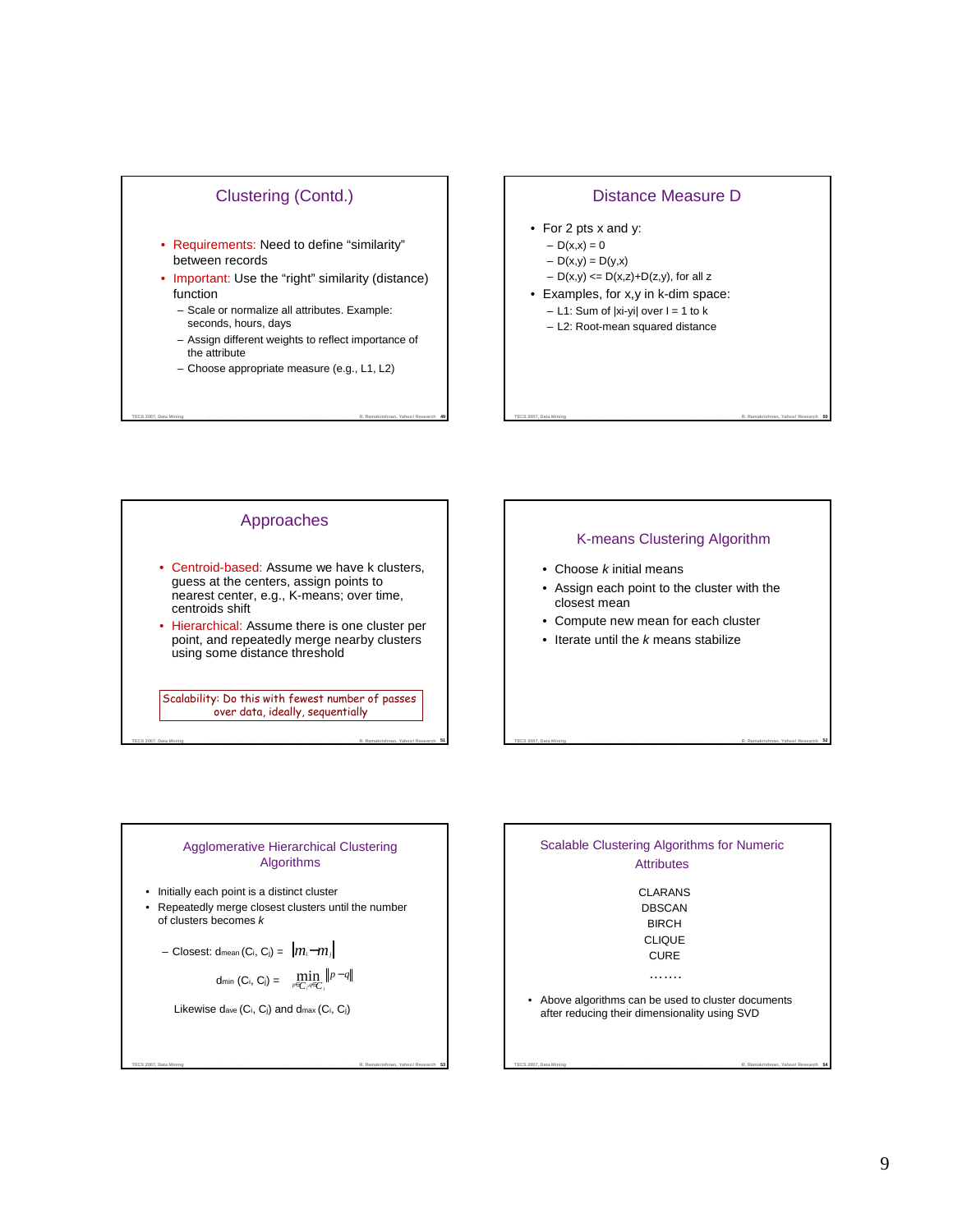









**TECS 2007, Data Mining Bee-Chung Chen, Raghu Ramakrishnan, Jude Shavlik, Pradeep TammaR. Ramakrishnan, Yahoo! Research**

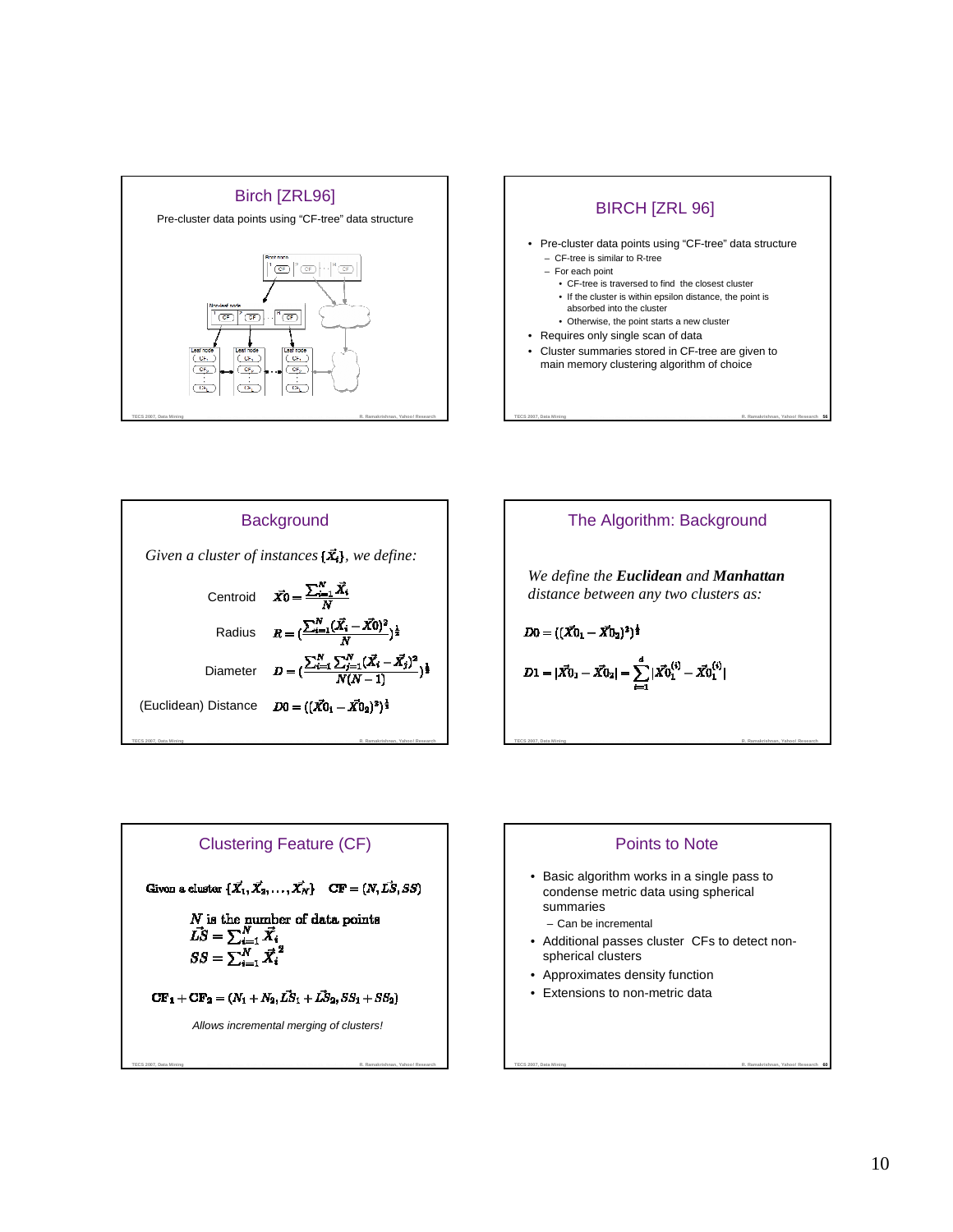

# Cluster Representatives

#### A representative set of points:

- Small in number : c
- Distributed over the cluster
- Each point in cluster is close to one representative
- Distance between clusters:

smallest distance between representatives







# 11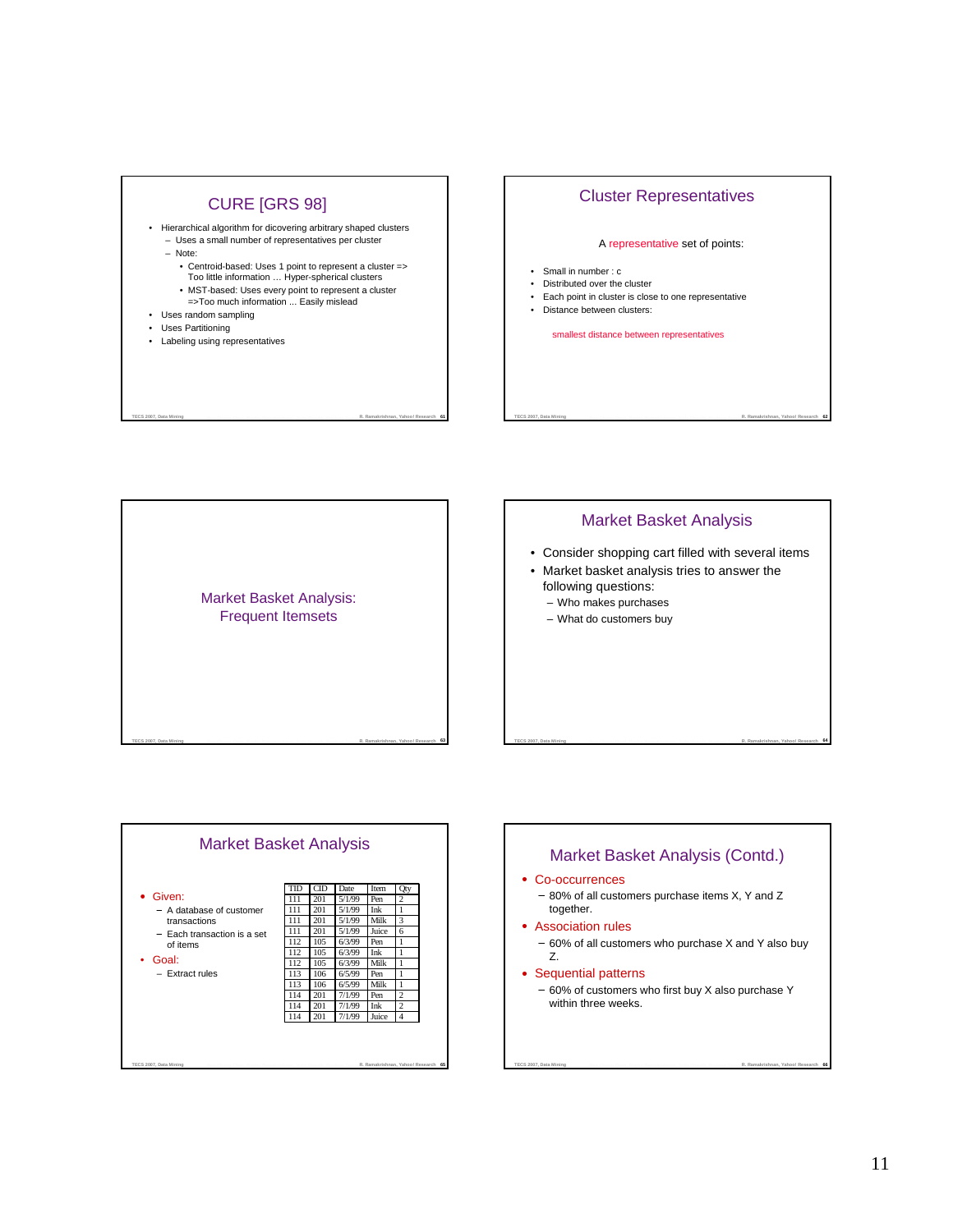





|                                                                       | Exercise                                                                                |                                                                                        |                                                                                                                                     |                                                                                                 |                                                                                                                     |  |
|-----------------------------------------------------------------------|-----------------------------------------------------------------------------------------|----------------------------------------------------------------------------------------|-------------------------------------------------------------------------------------------------------------------------------------|-------------------------------------------------------------------------------------------------|---------------------------------------------------------------------------------------------------------------------|--|
| • Can you find all<br>association rules with<br>support $\geq 50\%$ ? | TID<br>111<br>111<br>111<br>111<br>112<br>112<br>112<br>113<br>113<br>114<br>114<br>114 | CD<br>201<br>201<br>201<br>201<br>105<br>105<br>105<br>106<br>106<br>201<br>201<br>201 | <b>Date</b><br>5/1/99<br>5/1/99<br>5/1/99<br>5/1/99<br>6/3/99<br>6/3/99<br>6/3/99<br>6/5/99<br>6/5/99<br>7/1/99<br>7/1/99<br>7/1/99 | Item<br>Pen<br>Ink<br>Milk<br>Juice<br>Pen<br>Ink<br>Milk<br>Pen<br>Milk<br>Pen<br>Ink<br>Juice | Qty<br>$\overline{c}$<br>1<br>3<br>6<br>1<br>1<br>1<br>1<br>1<br>$\overline{c}$<br>$\overline{c}$<br>$\overline{4}$ |  |
| TECS 2007, Data Mining                                                |                                                                                         |                                                                                        |                                                                                                                                     |                                                                                                 | R. Ramakrishnan, Yahoo! Research 70                                                                                 |  |

# **Extensions**

- Imposing constraints
	- Only find rules involving the dairy department
	- Only find rules involving expensive products
	- Only find rules with "whiskey" on the right hand side
	- Only find rules with "milk" on the left hand side
	- Hierarchies on the items
	- Calendars (every Sunday, every 1 st of the month)

TECS 2007, Data Mining **Contract Company Company Company Company Company Company Company Company Company Company Company Company Company Company Company Company Company Company Company Company Company Company Company Compa** 

# Market Basket Analysis: Applications

- Sample Applications
	- Direct marketing
	- Fraud detection for medical insurance
	- Floor/shelf planning
	- Web site layout
	- Cross-selling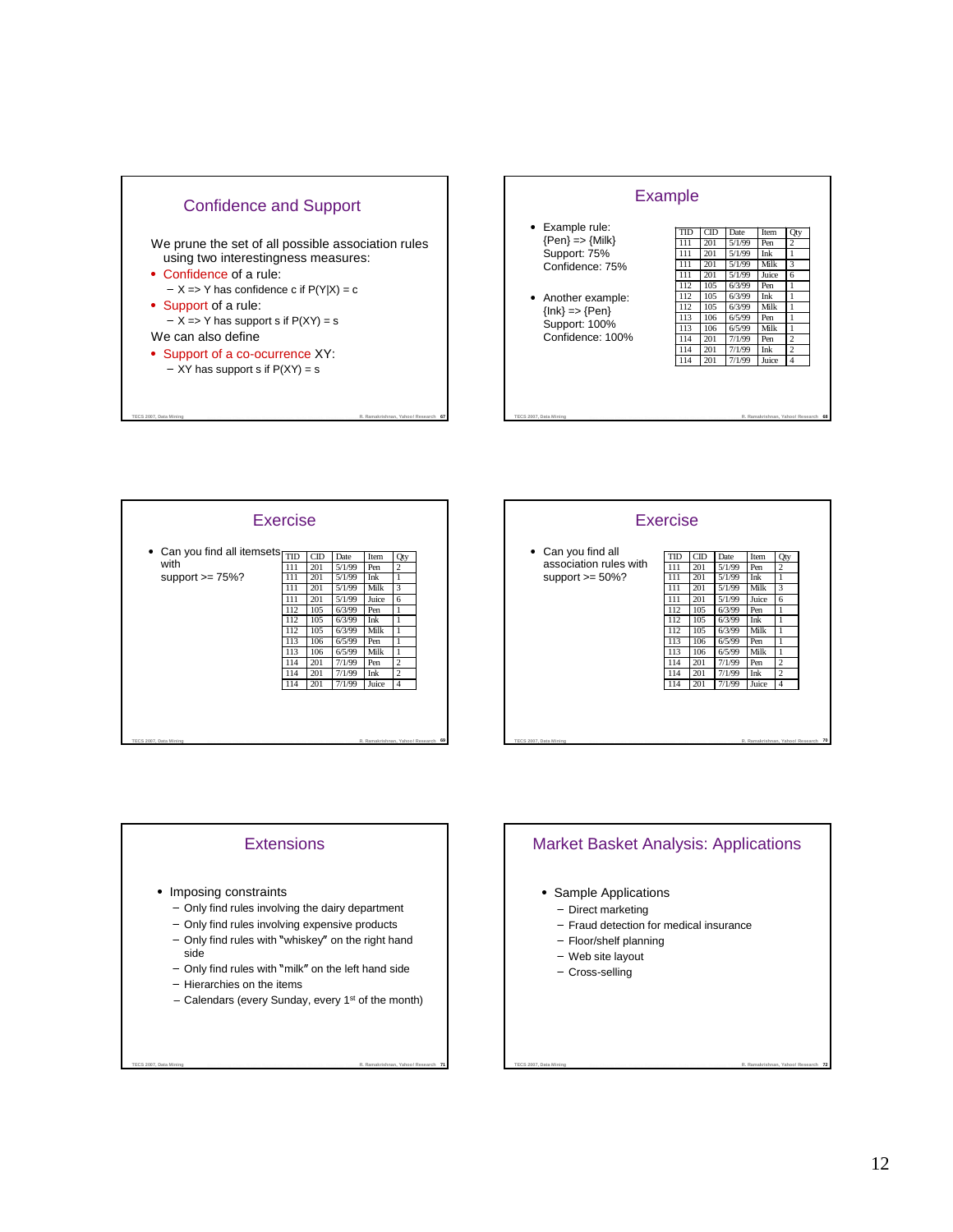







DATA MINING SUPPORT IN MICROSOFT SQL SERVER \*

Key Design Decisions

• Adopt relational data representation – A Data Mining Model (DMM) as a "tabular" object (externally; can be represented differently internally)

- Language-based interface
	- Extension of SQL
	- Standard syntax
- TECS 2007, Data Mining **Contract Company Company Company Company** Company in the Section Process Company Company of **Contract Company of Company Company** Company of the Company of the Company of the Company of the Company Thanks to Surajit Chaudhuri for permission to use/adapt his slides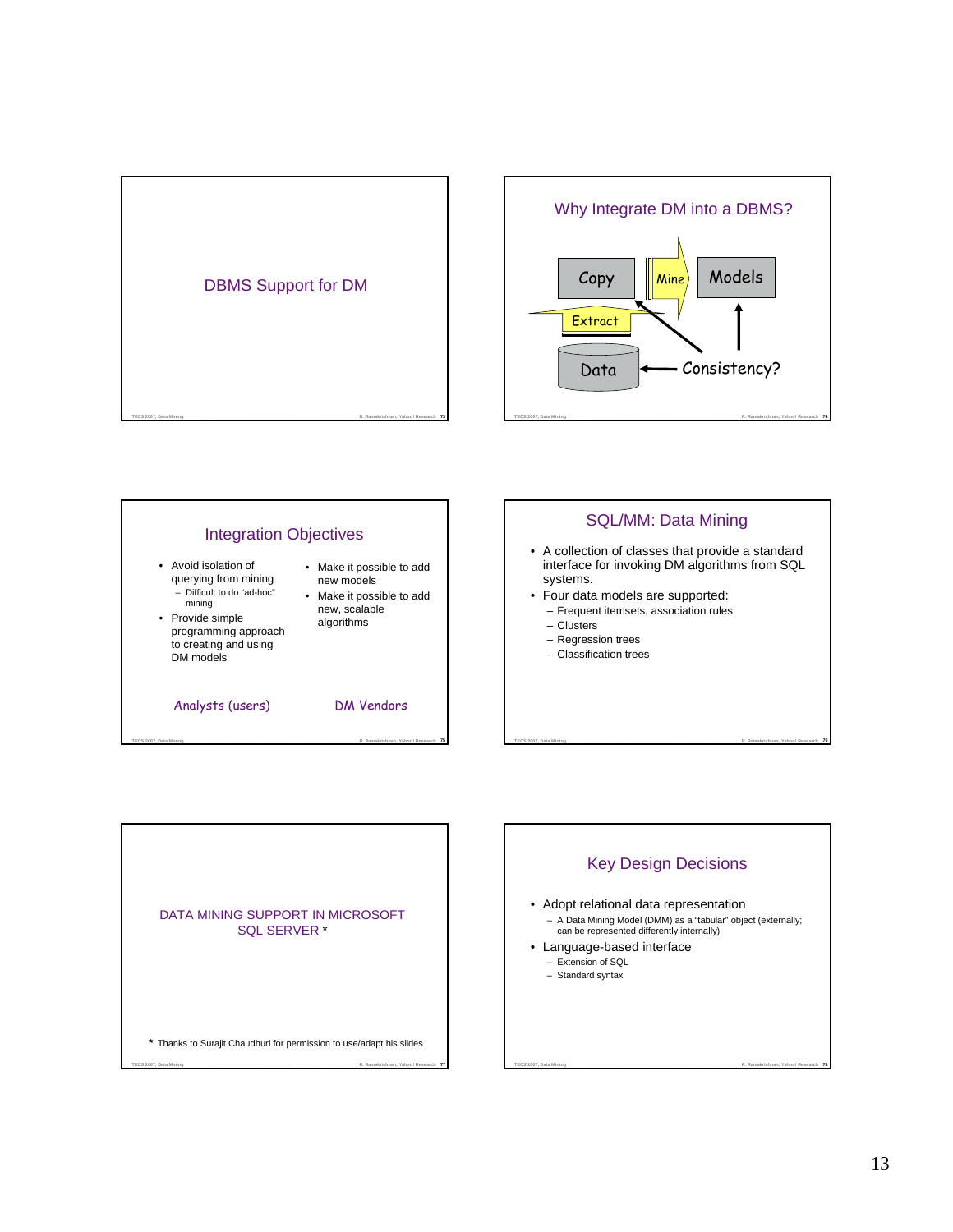

# What are "Cases"?

- DM algorithms analyze "cases"
- The "case" is the entity being categorized and classified
- Examples – Customer credit risk analysis: Case = Customer – Product profitability analysis: Case = Product
	- Promotion success analysis: Case = Promotion
- Each case encapsulates all we know about the entity

TECS 2007, Data Mining **Manual Company Character Resolution Constitution** and Shaville Production Tommer R. Ramakrishnan, Yahoo! Research 80

TECS 2007, Data Mining **Characterist Company Resolution Company Resolution** and Shaville Production Tom **R. Ramakrishnan, Yahoo! Research 81** Cases as Records: Examples M S M **Marital Status** 3 57 M 470,000 20 | S | 50,000 35 M 380,000 **Cust ID Age Marital Wealth Age Car Class 20 M Yes 30 M Yes 25 T No 30 S Yes 40 S Yes 20 T No 30 M Yes 25 M Yes 40 M Yes 20 S No**

TECS 2007, Data Mining **Manual Property Character Resolutions and Security Property Tomas T. R. Ramakrishnan, Yahoo! Research 79** 





– Other Properties (e.g., ordered, not null)

TECS 2007, Data Mining **Channel Channel Company Company Company Company Company Company Company Company Company Company Company Company Company Company Company Company Company Company Company Company Company Company Compan** 

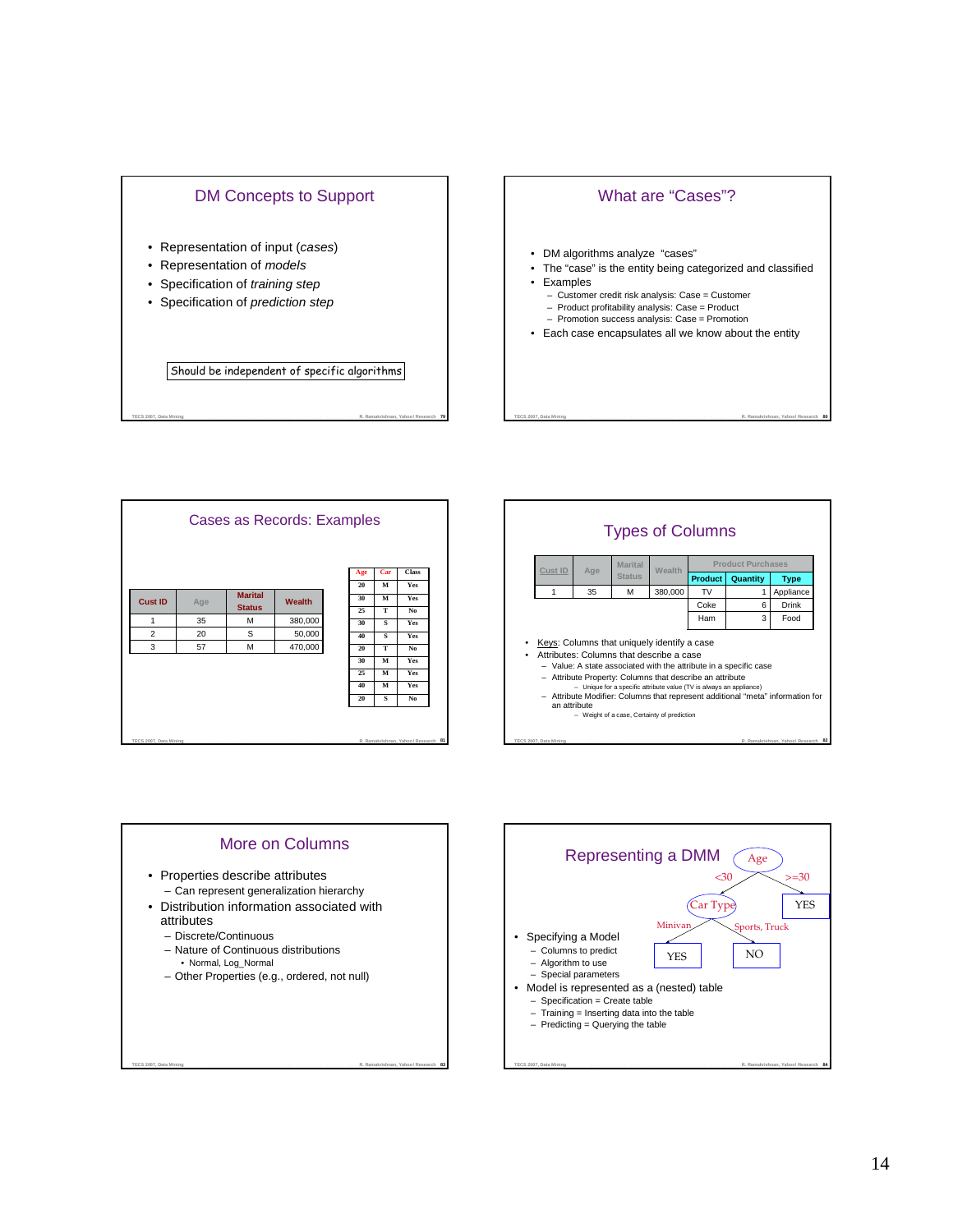

# Training a DMM

- Training a DMM requires passing it "known" cases • Use an INSERT INTO in order to "insert" the data to the DMM
	- The DMM will usually not retain the inserted data – Instead it will analyze the given cases and build the DMM content (decision tree, segmentation model)
		- **INSERT [INTO] <mining model name> [(columns list)] <source data query>**

# INSERT INTO

**INSERT INTO [Age Prediction] ( [Gender],[Hair Color], [Age] ) OPENQUERY([Provider=MSOLESQL…, 'SELECT**

**[Gender], [Hair Color], [Age] FROM [Customers]' )**

Executing Insert Into

TECS 2007, Data Mining **Character Character Resolution Propose** and Shaville Production Time**r R. Ramakrishnan, Yahoo! Research 87** 

- The DMM is trained
- The model can be retrained or incrementally refined
- Content (rules, trees, formulas) can be explored

TECS 2007, Data Mining **Channel Channel Company Company Company Company Company Company Company Company Company Company Company Company Company Company Company Company Company Company Company Company Company Company Compan** 

• Prediction queries can be executed

# What are Predictions?

TECS 2007, Data Mining **Contract Character Contract Contract Contract Contract Contract Times R. Ramakrishnan, Yahoo! Research 88** 

- Predictions apply the trained model to estimate missing attributes in a data set
- Predictions = Queries
- Specification:
- Input data set
- A trained DMM (think of it as a truth table, with one row per combination of predictor-attribute values; this is only conceptual)
- Binding (mapping) information between the input data and the DMM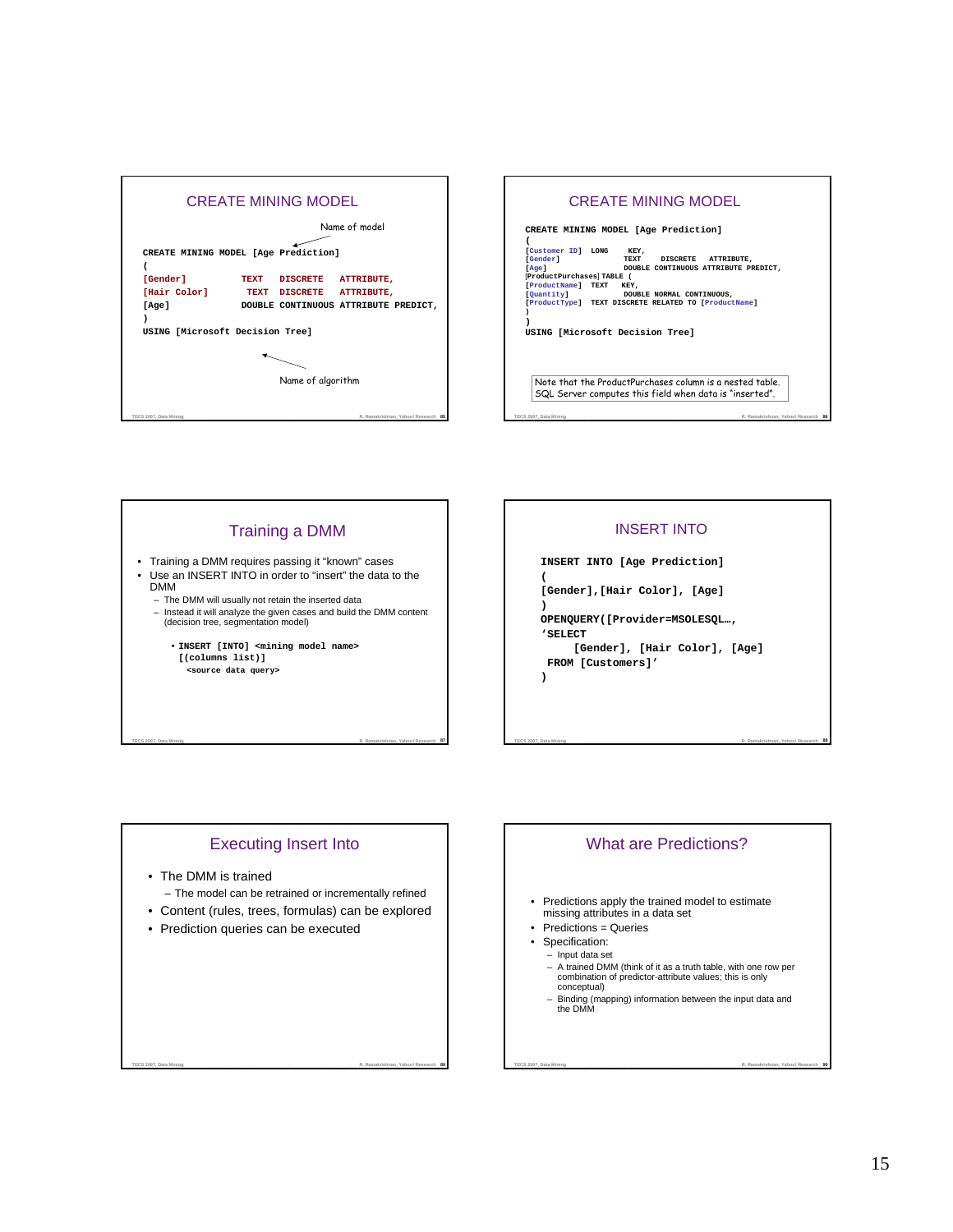



### TECS 2007, Data Mining **Characterian Characterian Resolution and Security Profession Tomm R. Ramakrishnan, Yahoo! Research 93** Databases and Data Mining • What can database systems offer in the grand challenge of understanding and learning from the flood of data we've unleashed? – The plumbing – Scalability Databases and Data Mining • What can database systems offer in the grand challenge of understanding and learning from the flood of data we've unleashed? – The plumbing – Scalability – Ideas! • Declarativeness • Compositionality



# Multidimensional Data Model

# • One fact table ∆=(**X**,**M**)

- **X**=X<sub>1</sub>, X<sub>2</sub>, ... <u>Dimension attributes</u>
- **M**=M<sup>1</sup> , M<sup>2</sup> ,… Measure attributes
- Domain hierarchy for each dimension attribute: - Collection of domains Hier( $X_i$ )=  $(D_i^{(1)},..., D_i^{(k)})$ 
	- The extended domain:  $EX_i = ∪_{1 ≤ k ≤ t} DX_i^{(k)}$
- Value mapping function:  $\gamma_{D^1 \rightarrow D^2}(x)$ 
	- $-$  e.g.,  $\gamma_{\text{month}\to\text{year}}(12/2005) = 2005$
	- Form the value hierarchy graph
	- Stored as dimension table attribute (e.g., week for a time value) or conversion functions (e.g., month, quarter)

TECS 2007, Data Mining **Contract Company Company Company Company Company Company Company Company Company Company Company Company Company Company Company Company Company Company Company Company Company Company Company Compa** 

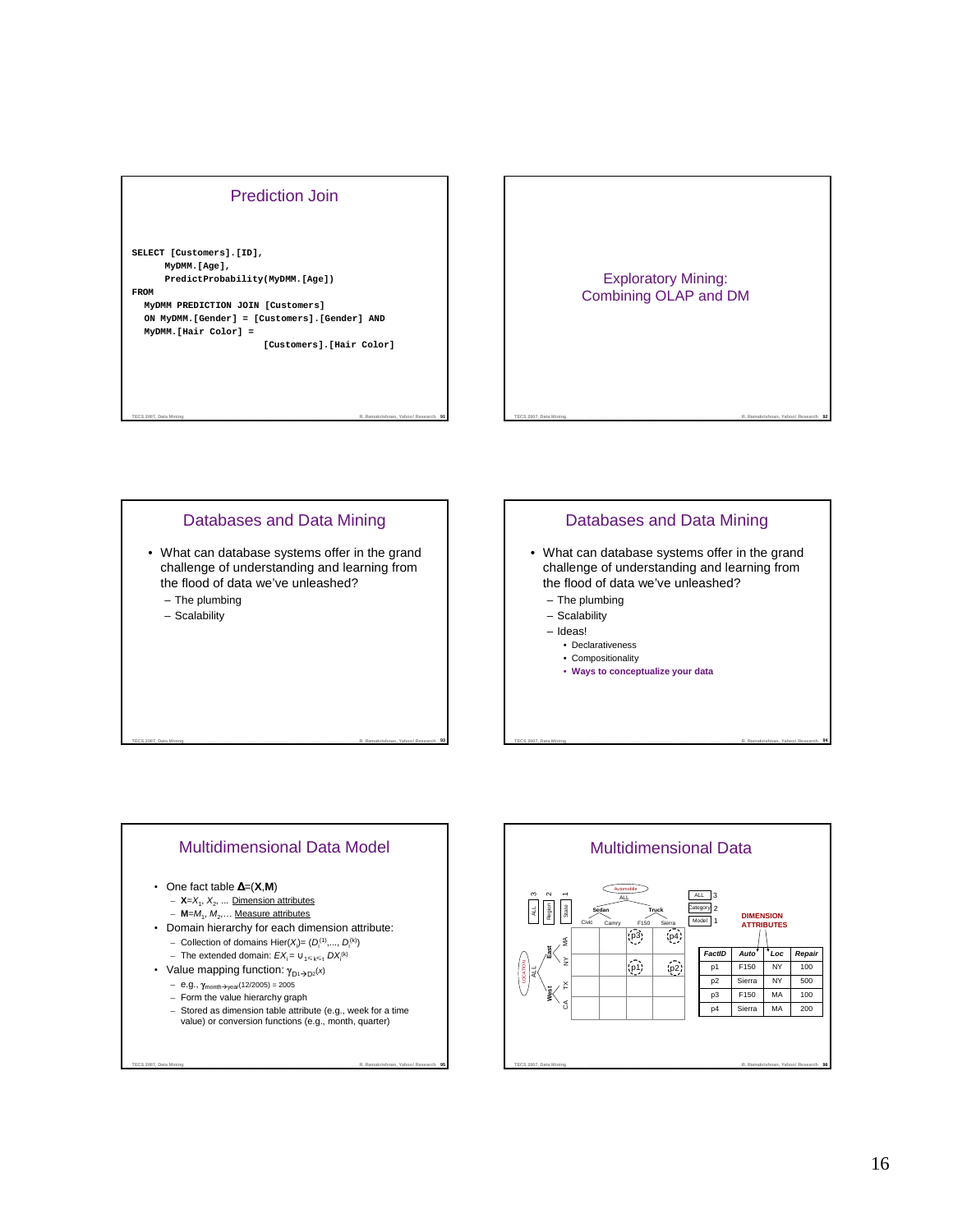

- Cube space:  $C = EX_1 \times EX_2 \times ... \times EX_d$
- Region: Hyper rectangle in cube space  $-c = (v_1, v_2,...,v_d)$ ,  $v_i \in EX_i$
- Region granularity:  $-$  gran(c) = (d<sub>1</sub>, d<sub>2</sub>, ..., d<sub>d</sub>), d<sub>i</sub> = Domain(c.v<sub>i</sub>) • Region coverage:
- coverage $(c)$  = all facts in c
- Region set: All regions with same granularity

TECS 2007, Data Mining **Annald Company Channel Company Reserves Constitutions** and Shaville Protection Tomm**, R. Ramakrishnan, Yahoo! Research 97** 









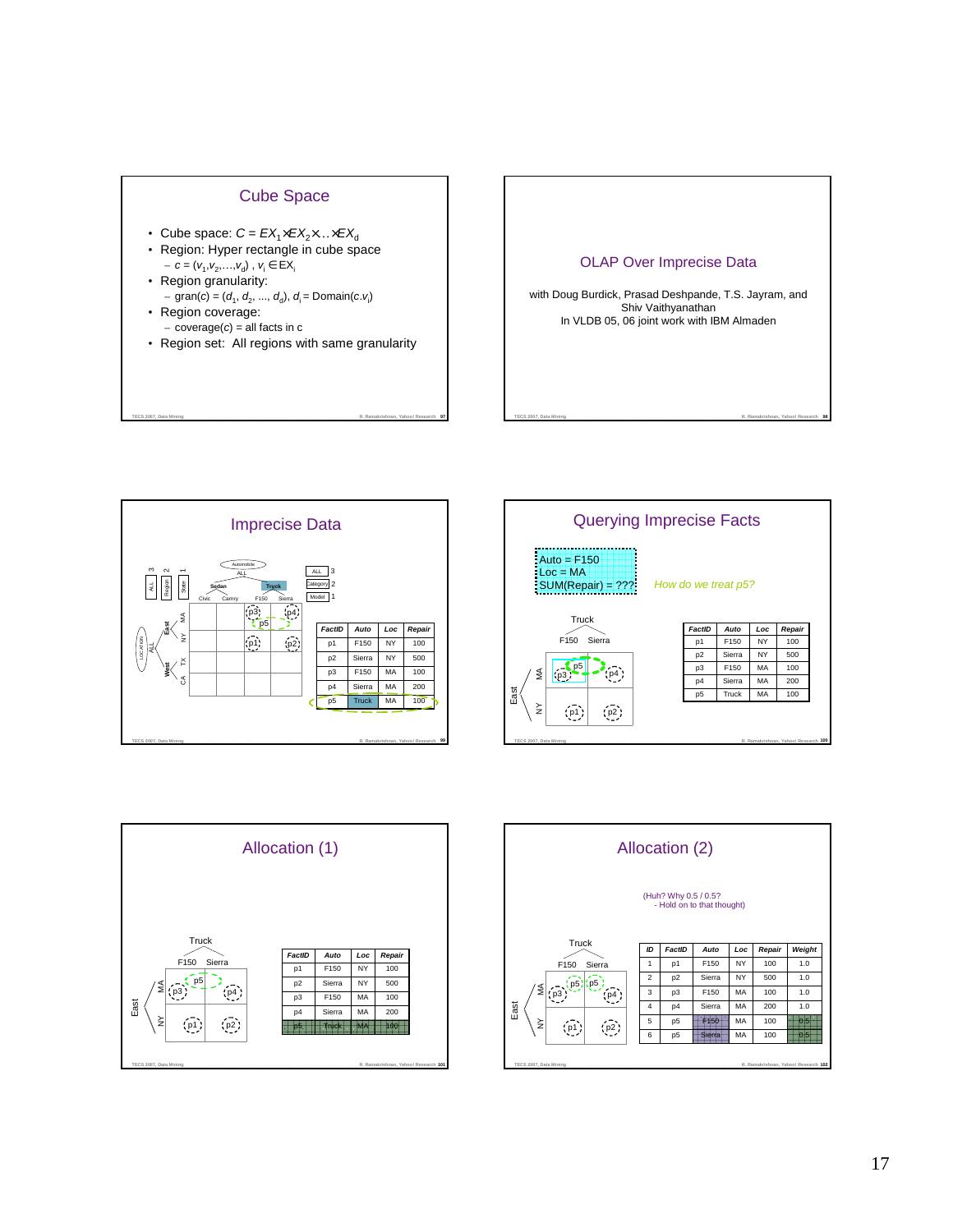| Allocation (3)                                                                        |                         |                |                  |     |        |                                      |  |  |  |
|---------------------------------------------------------------------------------------|-------------------------|----------------|------------------|-----|--------|--------------------------------------|--|--|--|
| $Auto = F150$<br>$Loc = MA$<br>Query the Extended Data Model!<br>$:SUM(Repair) = 150$ |                         |                |                  |     |        |                                      |  |  |  |
| Truck                                                                                 | ID                      | FactID         | Auto             | Loc | Repair | Weight                               |  |  |  |
| F150<br>Sierra                                                                        | 1                       | p1             | F150             | NY  | 100    | 1.0                                  |  |  |  |
| $\frac{1}{2}$ p5                                                                      | $\mathfrak{p}$          | p <sub>2</sub> | Sierra           | NY  | 500    | 1.0                                  |  |  |  |
| ≶<br>$\mathsf{p}$ p3                                                                  | 3                       | p <sub>3</sub> | F <sub>150</sub> | MA  | 100    | 1.0                                  |  |  |  |
| East                                                                                  | $\overline{\mathbf{4}}$ | p4             | Sierra           | MA  | 200    | 1.0                                  |  |  |  |
| ≩                                                                                     | 5                       | p <sub>5</sub> | F150             | MA  | 100    | 0.5                                  |  |  |  |
|                                                                                       | 6                       | p <sub>5</sub> | Sierra           | MA  | 100    | 0.5                                  |  |  |  |
| TECS 2007, Data Mining                                                                |                         |                |                  |     |        | R. Ramakrishnan, Yahoo! Research 103 |  |  |  |









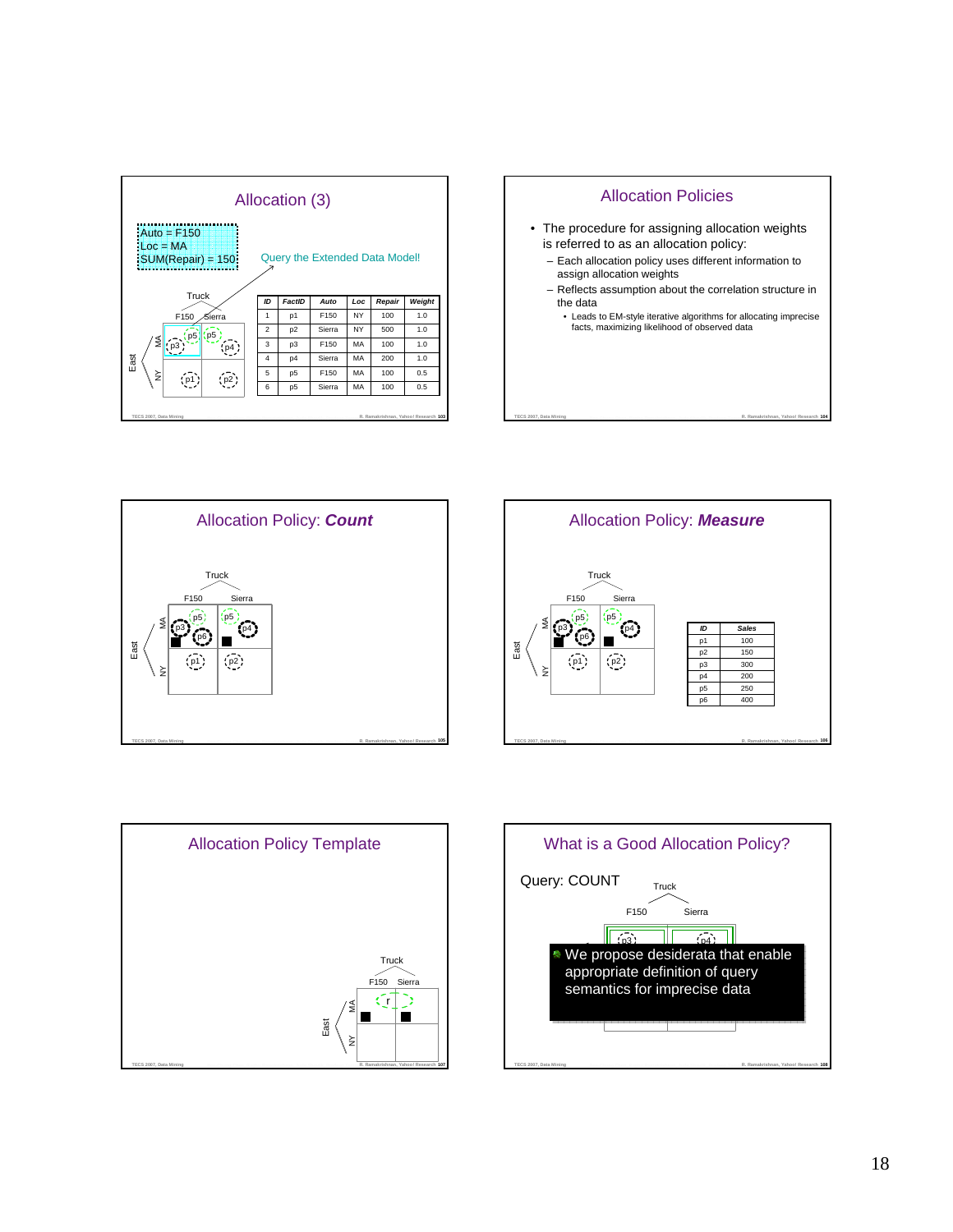







TECS 2007, Data Mining **Characterist Characterist Computer Control** Resolution and Shaville Production Tom R. Ramakrishnan, Yahoo! Research 111







- Given all possible worlds together with their probabilities, queries are easily answered using expected values
	- But number of possible worlds is exponential!
- Allocation gives facts weighted assignments to possible completions, leading to an extended version of the data
	- Size increase is linear in number of (completions of) imprecise facts

TECS 2007, Data Mining **Contract Charge Class Contract Contract Contract Contract Contract Contract Contract Contract Contract Contract Contract Contract Contract Contract Contract Contract Contract Contract Contract Contr** 

– Queries operate over this extended version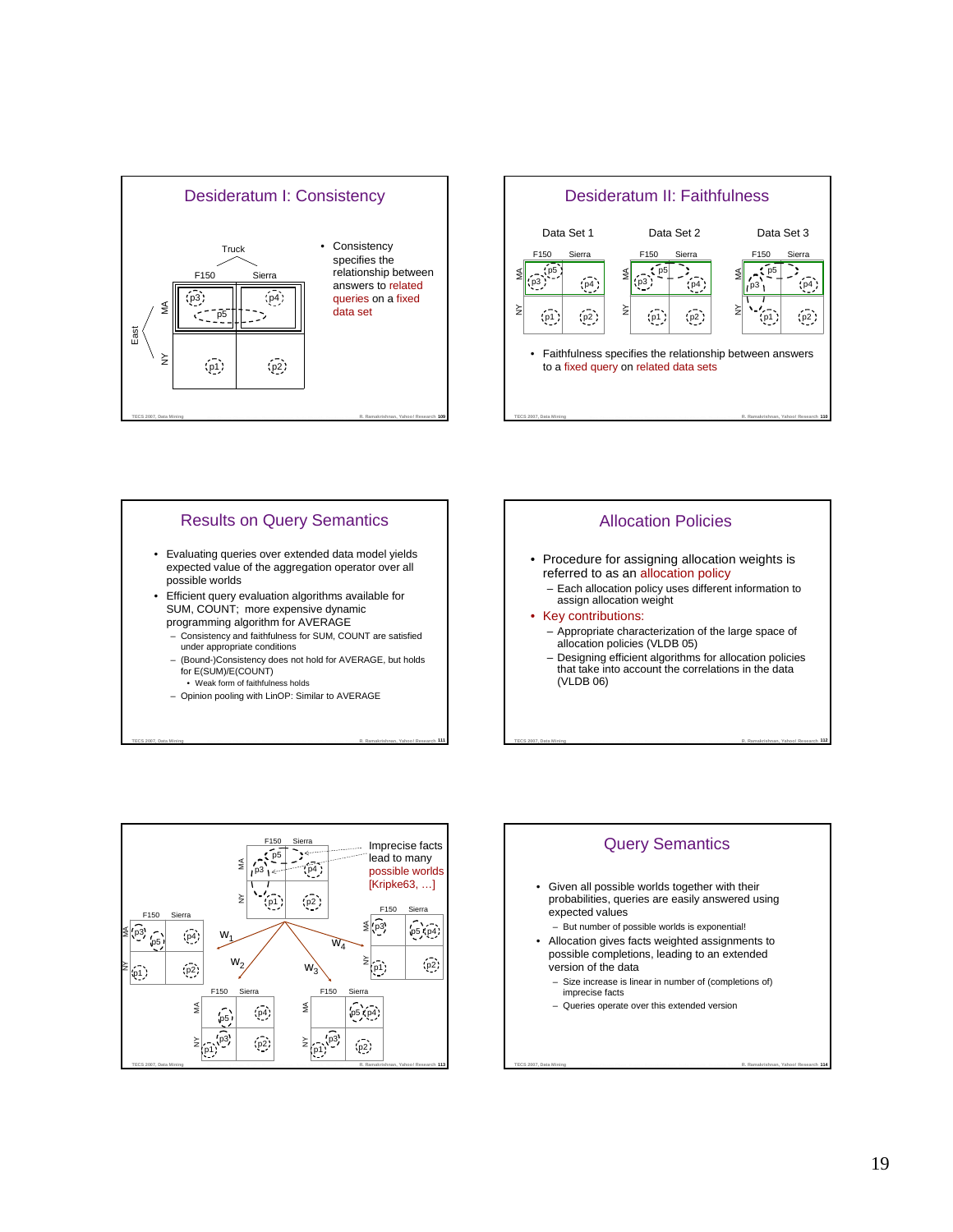









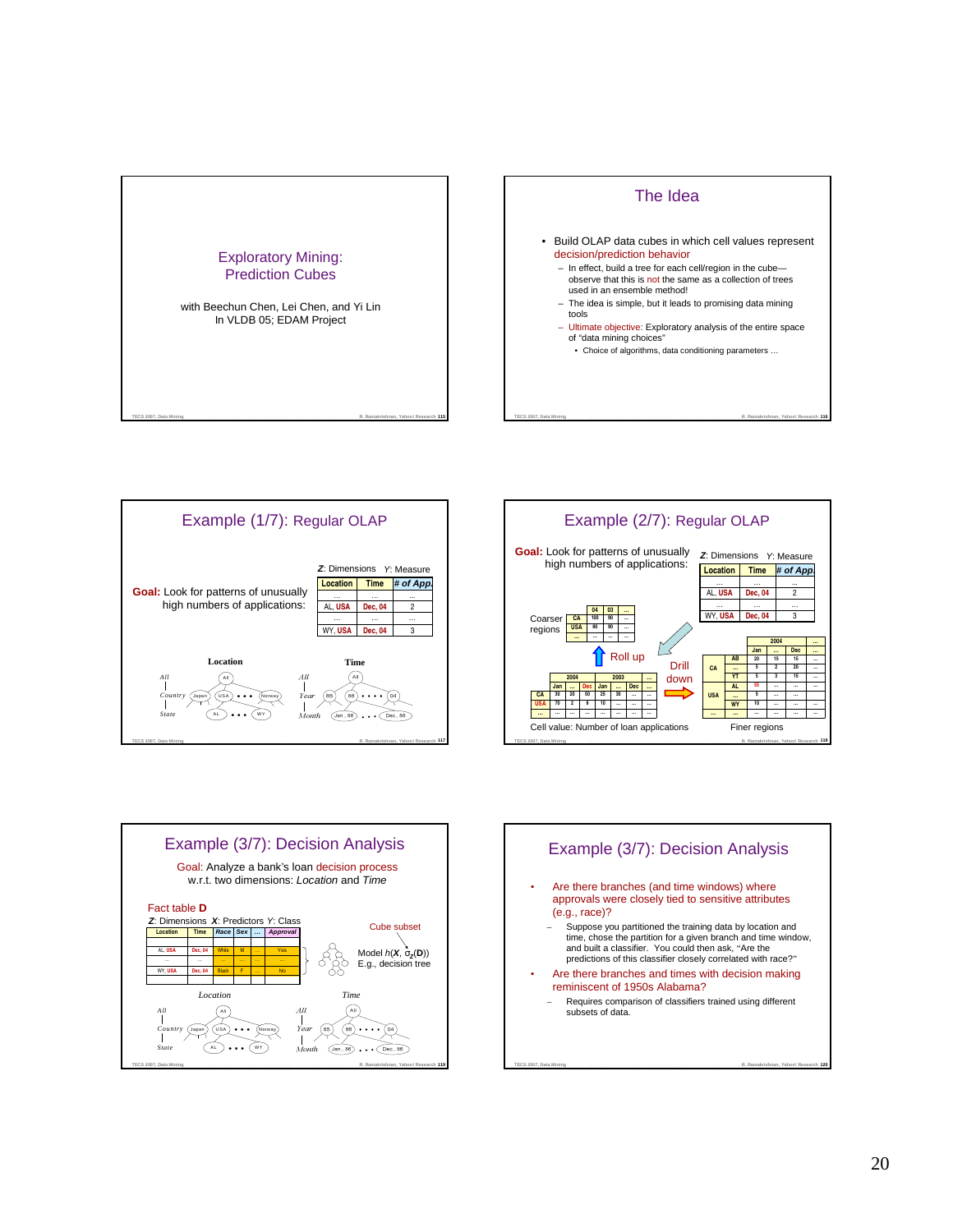







# Model Similarity

• The prediction similarity between two models, h1(**X**) and h2(**X**), on test set ∆ is

$$
\frac{1}{|\Delta|}\sum_{\mathbf{x}\in\Delta}I(h_1(\mathbf{x})=h_2(\mathbf{x}))
$$

• The KL-distance between two models, h1(**X**) and h2(**X**), on test set ∆ is

$$
\frac{1}{|\mathbf{\Delta}|}\sum_{\mathbf{x}\in\mathbf{\Delta}}\sum_{\mathbf{y}}p_{h_{\mathbf{1}}}(y\,|\,x)\log\frac{p_{h_{\mathbf{1}}}(y\,|\,x)}{p_{h_{2}}(y\,|\,x)}
$$

TECS 2007, Data Mining **Contract Company Company Company Company Company Company Company Company Company Company Company Company Company Company Company Company Company Company Company Company Company Company Company Compa** 



TECS 2007, Data Mining **Contract Charge Clube Contract Contract Contract Contract Contract Contract Contract Contract Contract Contract Contract Contract Contract Contract Contract Contract Contract Contract Contract Contr** 

involved)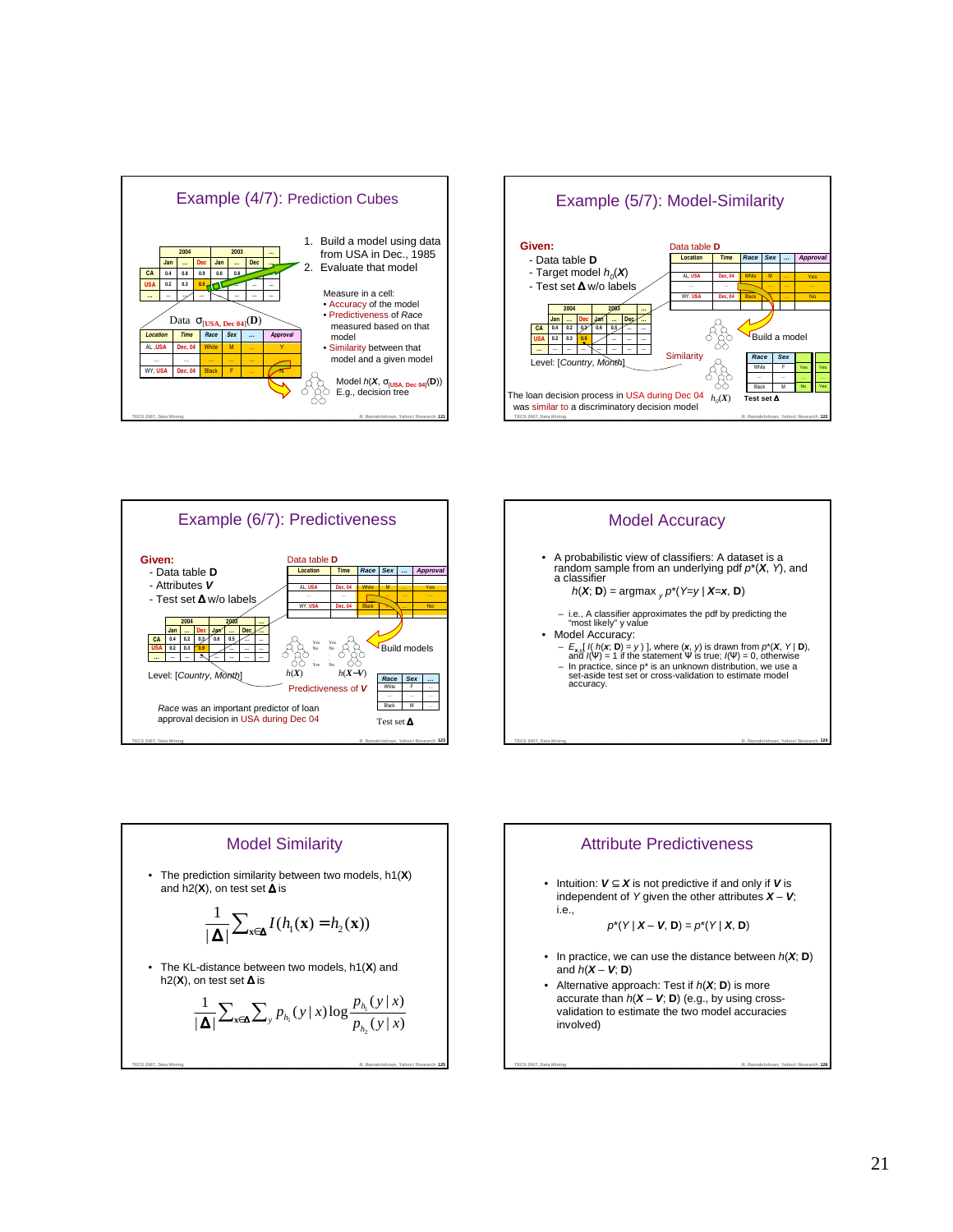









TECS 2007, Data Mining **Contract Company Company Company Company Company Company Company Company Company Company Company Company Company Company Company Company Company Company Company Company Company Company Company Compa** 

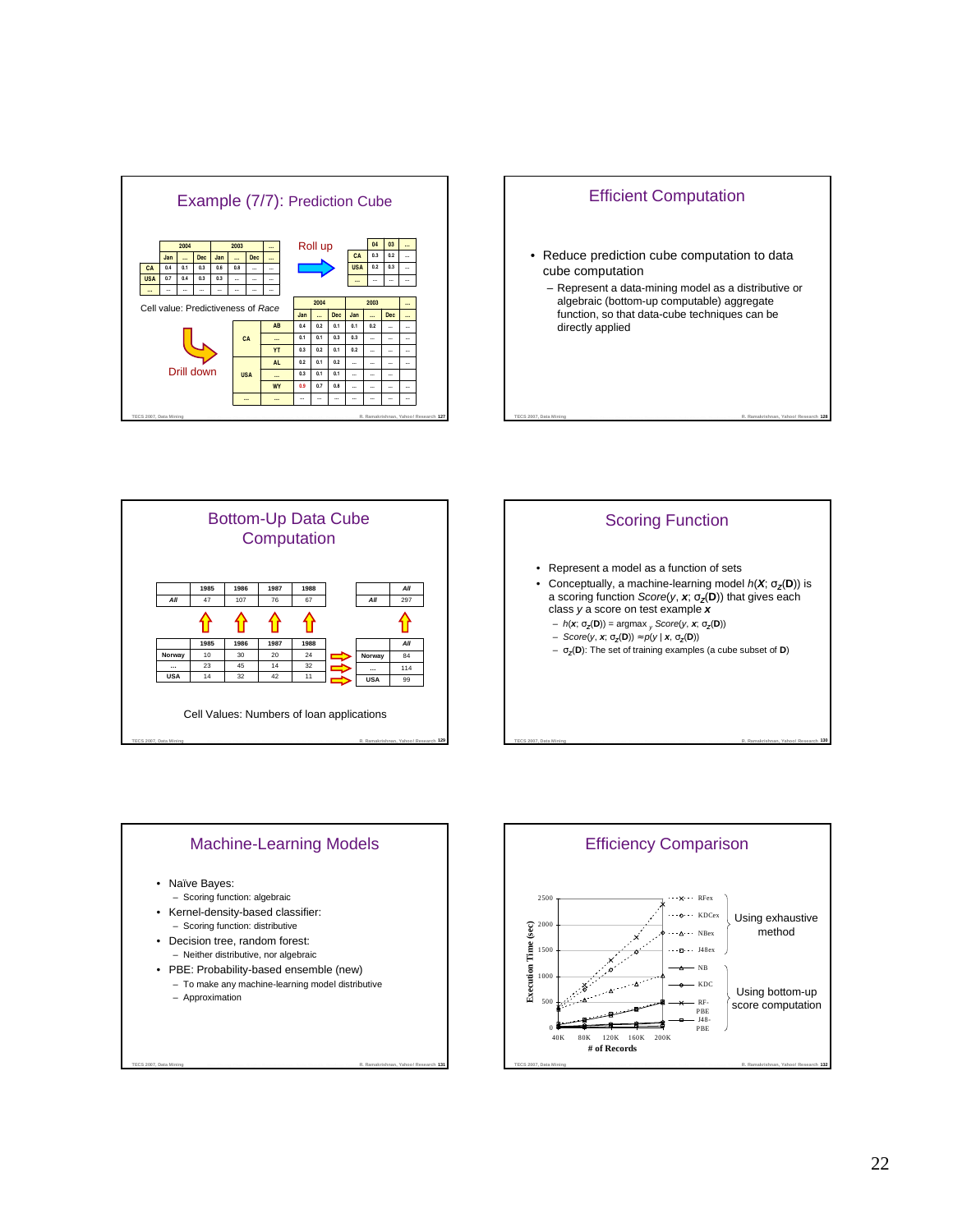



# Key Ideas

- Large datasets are rarely labeled with the targets that we wish to learn to predict
	- But for the tasks we address, we can readily use OLAP queries to generate features (e.g., 1 st week sales in Peoria) and even **targets** (e.g., profit) for mining
- We use data-mining models as building blocks in the mining process, rather than thinking of them as the end result
	- The central problem is to find data subsets
	- **("bellwether regions")** that lead to predictive features which can be gathered at low cost for a new case

TECS 2007, Data Mining **Manus Channel Channel Resolution Provide** Shaville Production Tom R. Ramakrishnan, Yahoo! Research 135



- A company wants to predict the first year's worldwide profit for a new item, by using its historical database
- Database Schema:



• The combination of the underlined attributes forms a key

TECS 2007, Data Mining **Manual Company Character Resolutions and Starting Profession Tommer R. Ramakrishnan, Yahoo! Research 136** 



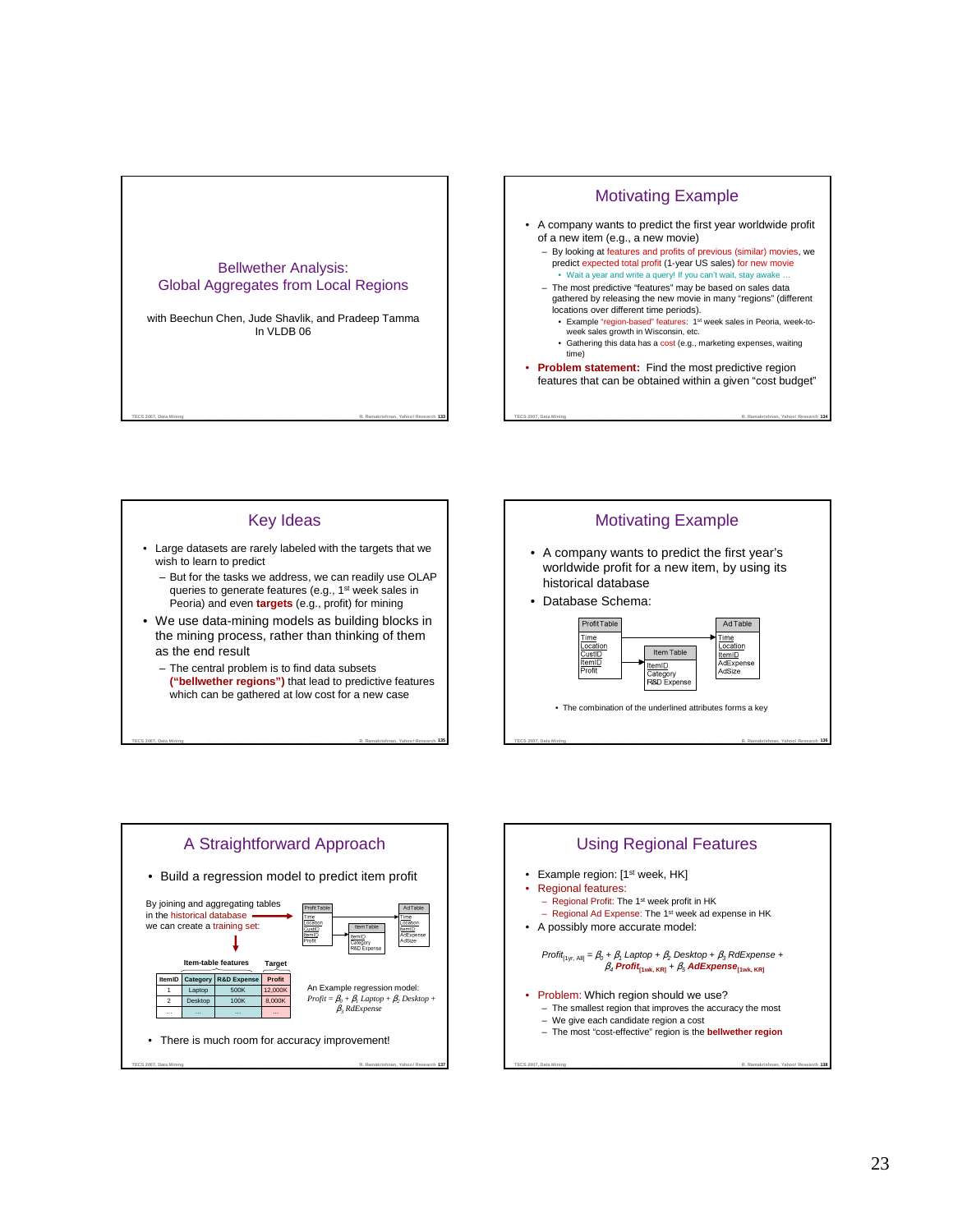







#### **Uniqueness Plot**



- **Y-axis:** Fraction of regions that are as good as the bellwether region
	- The fraction of regions that satisfy the constraints and have errors within the 99% confidence interval of the error of the bellwether region
- We have 99% confidence that that [1-8 month, MD] is a quite unusual bellwether region





TECS 2007, Data Mining **Manual Company Character Resolutions and Starting Profession Times R. Ramakrishnan, Yahoo! Research 142**